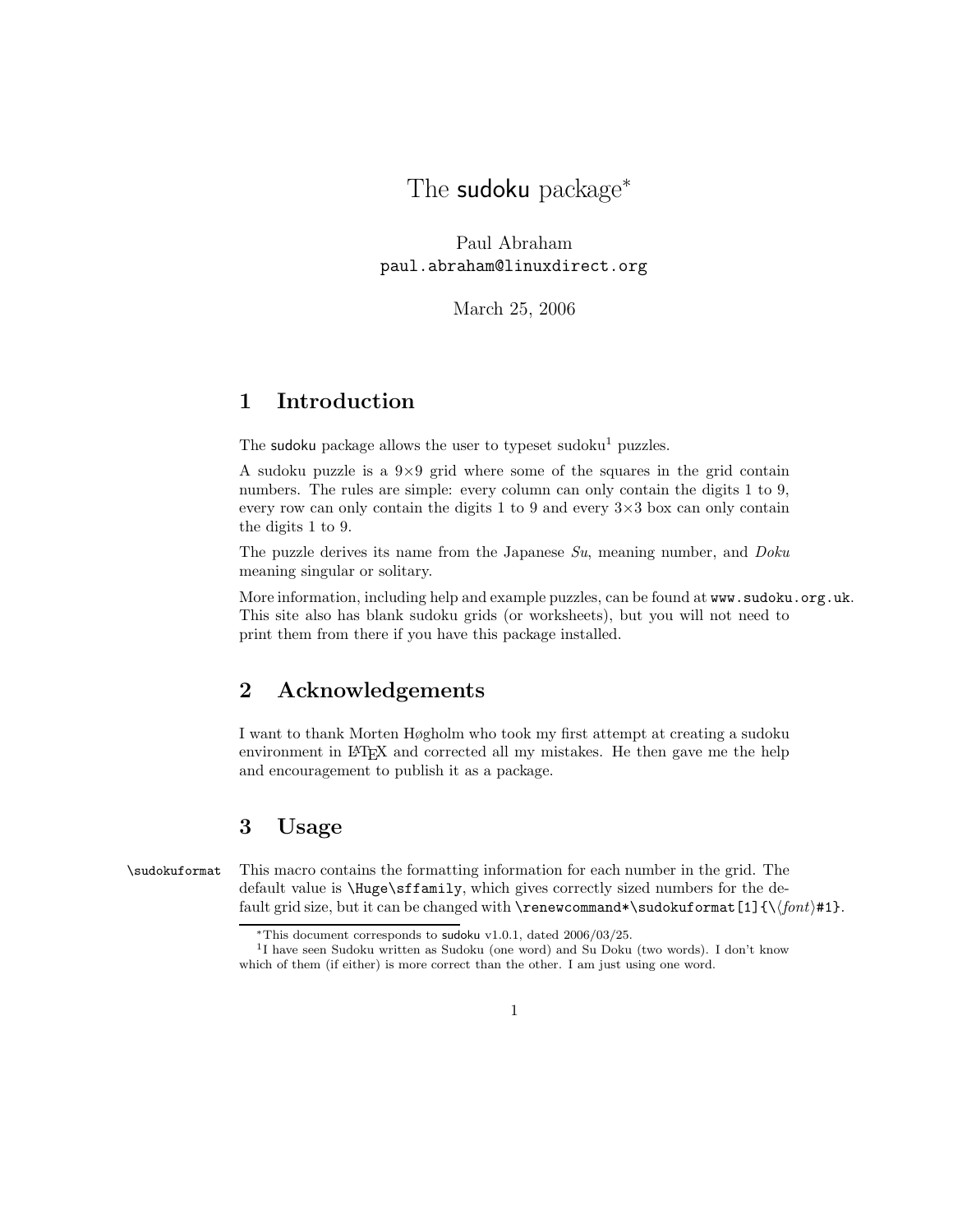| \sudokusize      | This length contains the size of the grid, defaulting to 10cm. It can be changed<br>with \setlength\sudokusize{ $\langle size \rangle$ }.          |
|------------------|----------------------------------------------------------------------------------------------------------------------------------------------------|
| \sudokuthickline | This length determines the thickness of the thick lines and defaults to 2pt. It can<br>be changed with $\setminus \texttt{sub\substack{\size$}}$ . |
| \sudokuthinline  | This length determines the thickness of the thin lines and defaults to 0.4pt. It can                                                               |
| sudoku-block     | This environment draws the sudoku grid. The contents of each cell in the grid are<br>delimited by the vertical bar $( )$ character.                |
| sudoku           | This environment starts a center environment, then uses the sudoku-block en-<br>vironment to draw the grid.                                        |

#### 4 Examples

This should be a relatively easy puzzle to solve.

#### \begin{sudoku}

```
|2|5| | |3| |9| |1|.
| |1| | | |4| | | |.
|4| |7| | | |2| |8|.
| | |5|2| | | | | |.
| | | | |9|8|1| | |.
| |4| | | |3| | | |.
| | | |3|6| | |7|2|.
| |7| | | | | | |3|.
|9| |3| | | |6| |4|.
\end{sudoku}
```
The output is shown in figure 1. The solution is shown in figure 3. This is a bit more difficult.

\begin{sudoku} | |2| | |3| |9| |7|. | |1| | | | | | | |. |4| |7| | | |2| |8|. | | |5|2| | | |9| |. | | | |1|8| |7| | |. | |4| | | |3| | | |. | | | | |6| | |7|1|. | |7| | | | | | | |. |9| |3| |2| |6| |5|. \end{sudoku}

The output is shown in figure 2. The solution is shown in figure 4.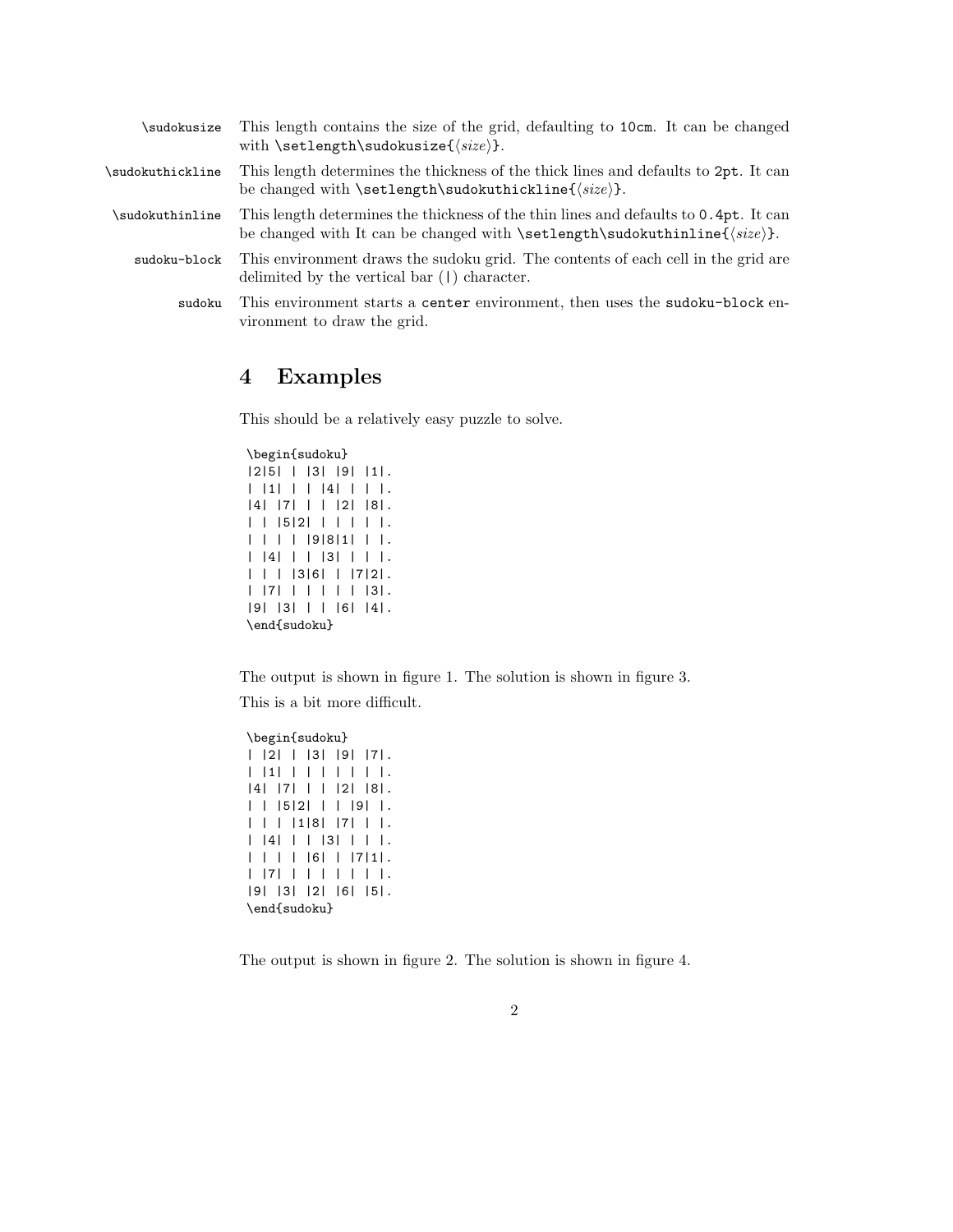| $\overline{2}$ | 5              |                |                | 3 |                | 9              |                | $\mathbf 1$    |
|----------------|----------------|----------------|----------------|---|----------------|----------------|----------------|----------------|
|                | $\mathbf{1}$   |                |                |   | $\overline{4}$ |                |                |                |
| $\overline{4}$ |                | $\overline{7}$ |                |   |                | $\overline{2}$ |                | 8              |
|                |                | $\overline{5}$ | $\overline{2}$ |   |                |                |                |                |
|                |                |                |                | 9 | 8              | $\mathbf 1$    |                |                |
|                | $\overline{4}$ |                |                |   | $\overline{3}$ |                |                |                |
|                |                |                | 3              | 6 |                |                | $\overline{7}$ | $\frac{2}{1}$  |
|                | $\overline{7}$ |                |                |   |                |                |                | $\overline{3}$ |
| 9              |                | 3              |                |   |                | 6              |                | $\overline{4}$ |

Figure 1: Easy puzzle

This code will create the same grid inline:

```
\renewcommand*\sudokuformat[1]{\sffamily#1}
\setlength\sudokusize{5cm}
Easy Sudoku Puzzle
\begin{sudoku-block}
|2|5| | |3| |9| |1|.
| |1| | | |4| | | |.
|4| |7| | | |2| |8|.
| | |5|2| | | | | |.
| | | | |9|8|1| | |.
| |4| | | |3| | | |.
| | | |3|6| | |7|2|.
| |7| | | | | | |3|.
|9| |3| | | |6| |4|.
\end{sudoku-block}
```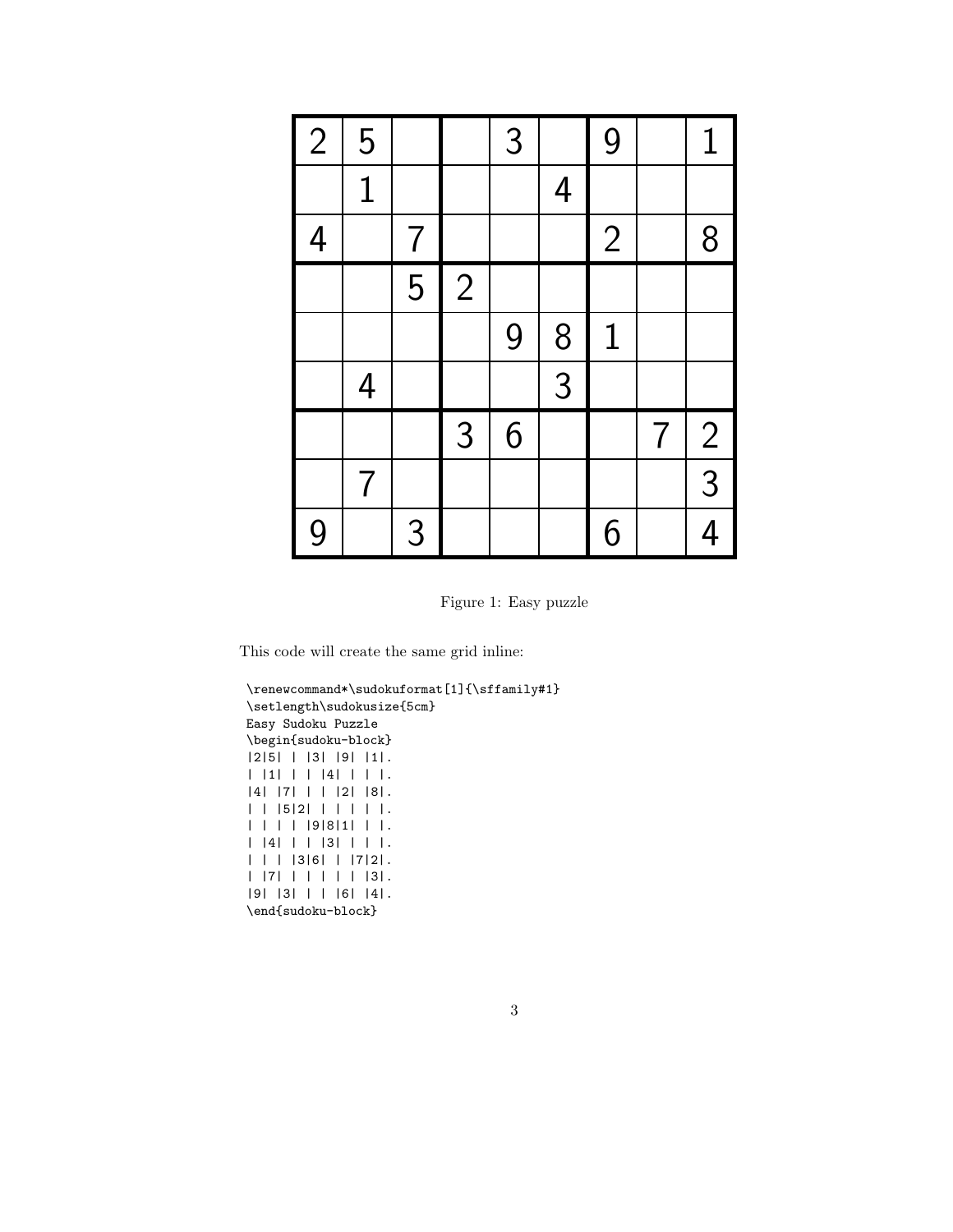|                | $\overline{2}$ |                |                | 3              |   | 9              |                | 7           |
|----------------|----------------|----------------|----------------|----------------|---|----------------|----------------|-------------|
|                | $\overline{1}$ |                |                |                |   |                |                |             |
| $\overline{4}$ |                | $\overline{7}$ |                |                |   | $\overline{2}$ |                | 8           |
|                |                | $\overline{5}$ | $\overline{c}$ |                |   |                | 9              |             |
|                |                |                | $\overline{1}$ | 8              |   | $\overline{7}$ |                |             |
|                | $\overline{4}$ |                |                |                | 3 |                |                |             |
|                |                |                |                | 6              |   |                | $\overline{7}$ | $\mathbf 1$ |
|                | $\overline{7}$ |                |                |                |   |                |                |             |
| 9              |                | 3              |                | $\overline{2}$ |   | 6              |                | 5           |

Figure 2: Difficult puzzle

# 5 Implementation

First initialise a couple of counters that keep track of where we are.

```
1 \newcounter{@sudoku@row}
2 \newcounter{@sudoku@col}
3 \newcommand*\@sudoku@separator[1]{%
4 \stepcounter{@sudoku@col}%
5 \ifx#1\@sudoku@separator
6 \qquad \qquad \text{expandafter#1\%}7 \else
8 \{if x. #1\%9 \setcounter{@sudoku@col}{-1}%
10 \addtocounter{@sudoku@row}{-1}%
11 \else
12 \put(\value{@sudoku@col},\value{@sudoku@row})%
13 {\makebox(1,1){\sudokuformat{#1}}}%
14 \overline{\ } \int
```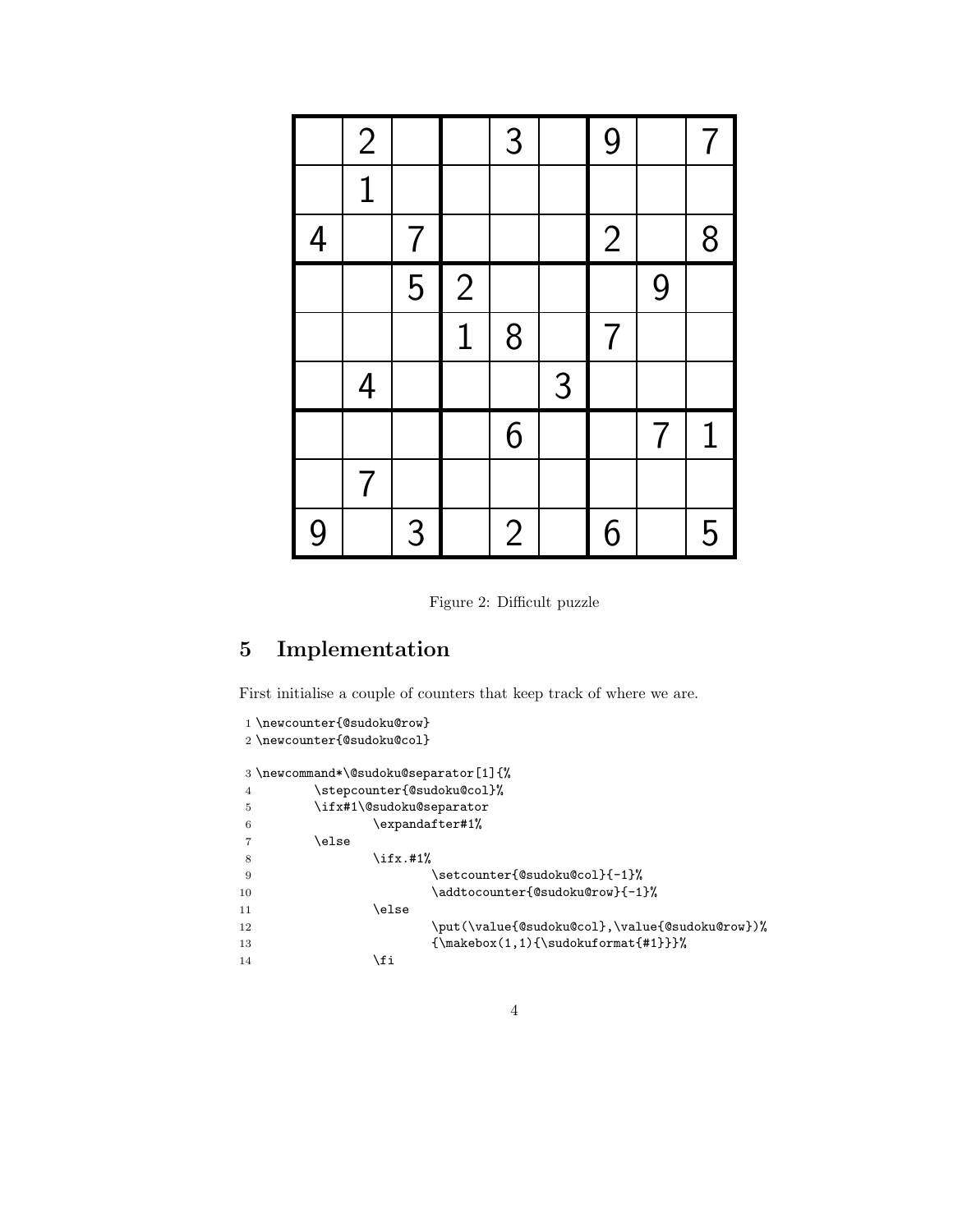$15 \overline{\ } \}$  } \begingroup 18 \catcode'\|=\active 19 \gdef\@sudoku@activate{\let|=\@sudoku@separator} \endgroup

Now we can draw the grid. Each  $3\times3$  box has thicker borders than the rest of the grid. From version 1.0.1, the line thickness can be determined by changing \sudokuthinline and \sudokuthickline.

\newcommand\*\@sudoku@grid{

First draw the thin lines.

| 22  | \linethickness{\sudokuthinline}%          |
|-----|-------------------------------------------|
| -23 | \multiput(0,0)(1,0){10}{\line(0,1){9}}%   |
| -24 | $\mathcal{0,0}(0,1)\{10\}\{\line{1,0\}\}$ |

Now draw the thick lines.

| -25 | \linethickness{\sudokuthickline}%        |
|-----|------------------------------------------|
| -26 | $\mathcal{0,0}(3,0)$ {4}{\line(0,1){9}}% |
| 27  | $\mathcal{0,0}(0,3)$ {4}{\line(1,0){9}}  |

Finally try and fill in the four corners of the grid.

| $\put(0,0){\frac{\frac{0,0}{}}{x}}$<br>29 | \linethickness{0.5\sudokuthickline}% |
|-------------------------------------------|--------------------------------------|
|                                           |                                      |
| $\put(9,0){\frac{\tanh(0,0)}{\t}}$<br>30  |                                      |
| \put(0,9){\framebox(0,0){}}%<br>31        |                                      |
| $\put(9,9){\frac{\tanh(0,0)}{\t}}$<br>32  |                                      |
| 33 <sup>1</sup>                           |                                      |

The default font is a huge, sans serif font.

\newcommand\*\sudokuformat[1]{\Huge\sffamily#1}

The grid defaults to a 10 centimetre square.

 \newdimen\sudokusize \setlength\sudokusize{10cm}

Set line thicknesses to 0.4pt and 2pt for thin and thick lines.

```
37 \newdimen\sudokuthinline
38 \setlength\sudokuthinline{0.4pt}
39 \newdimen\sudokuthickline
40 \setlength\sudokuthickline{2pt}
```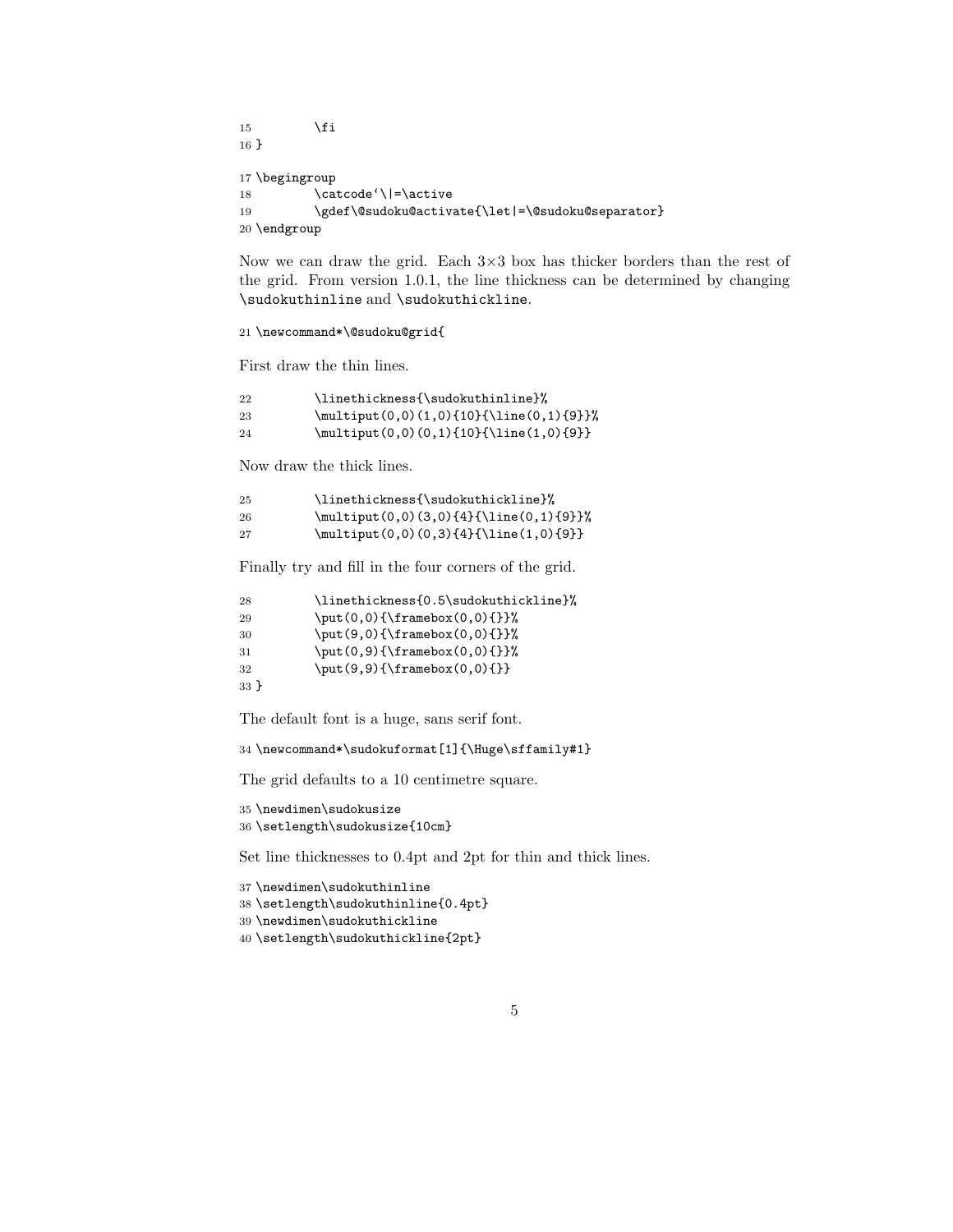Make the size of each square 1/9 of the size of sudoku grid.

|    | 41 \newenvironment{sudoku-block}{%         |
|----|--------------------------------------------|
| 42 | \catcode'\ =\active                        |
| 43 | <b>\@sudoku@activate</b>                   |
| 44 | \setcounter{@sudoku@col}{-1}%              |
| 45 | \setcounter{@sudoku@row}{8}%               |
| 46 | \setlength\unitlength{.111111\sudokusize}% |
| 47 | \begin{picture}(9,9)%                      |
| 48 | \@sudoku@grid\@sudoku@grab@arguments       |
| 49 | }{\end{picture}}                           |

As we change the catcode of | inside the environment, under normal TEX we can't just use such an environment as an argument of another command. This can be solved by using eTEX as engine for L<sup>A</sup>TEX, which is what all the major distributions do currently.

```
50 \begingroup
51 \@ifundefined{eTeXversion}{\endgroup
52 \def\@sudoku@grab@arguments#1{%
53 \ifx#1\@sudoku@separator
54 \expandafter#1%
55 \else
56 \PackageError{sudoku}{%
57 Sudoku puzzles are not allowed in the arguments\MessageBreak
58 of other commands}{%
59 Either fix this in your source (possibly using the 'lrbox'
60 environment) or use an eTeX based LaTeX format}
61 \fi
62 }%
63 }{\endgroup
64 \def\@sudoku@grab@arguments#1.#2.#3.#4.#5.#6.#7.#8.#9.{%
65 \scantokens{#1.#2.#3.#4.#5.#6.#7.#8.#9.}}%
66 }
```
The sudoku environment simply calls the sudoku-block environment inside a center environment.

```
67 \newenvironment{sudoku}{%
68 \begin{center}%
69 \begin{sudoku-block}}{\end{sudoku-block}\end{center}}
```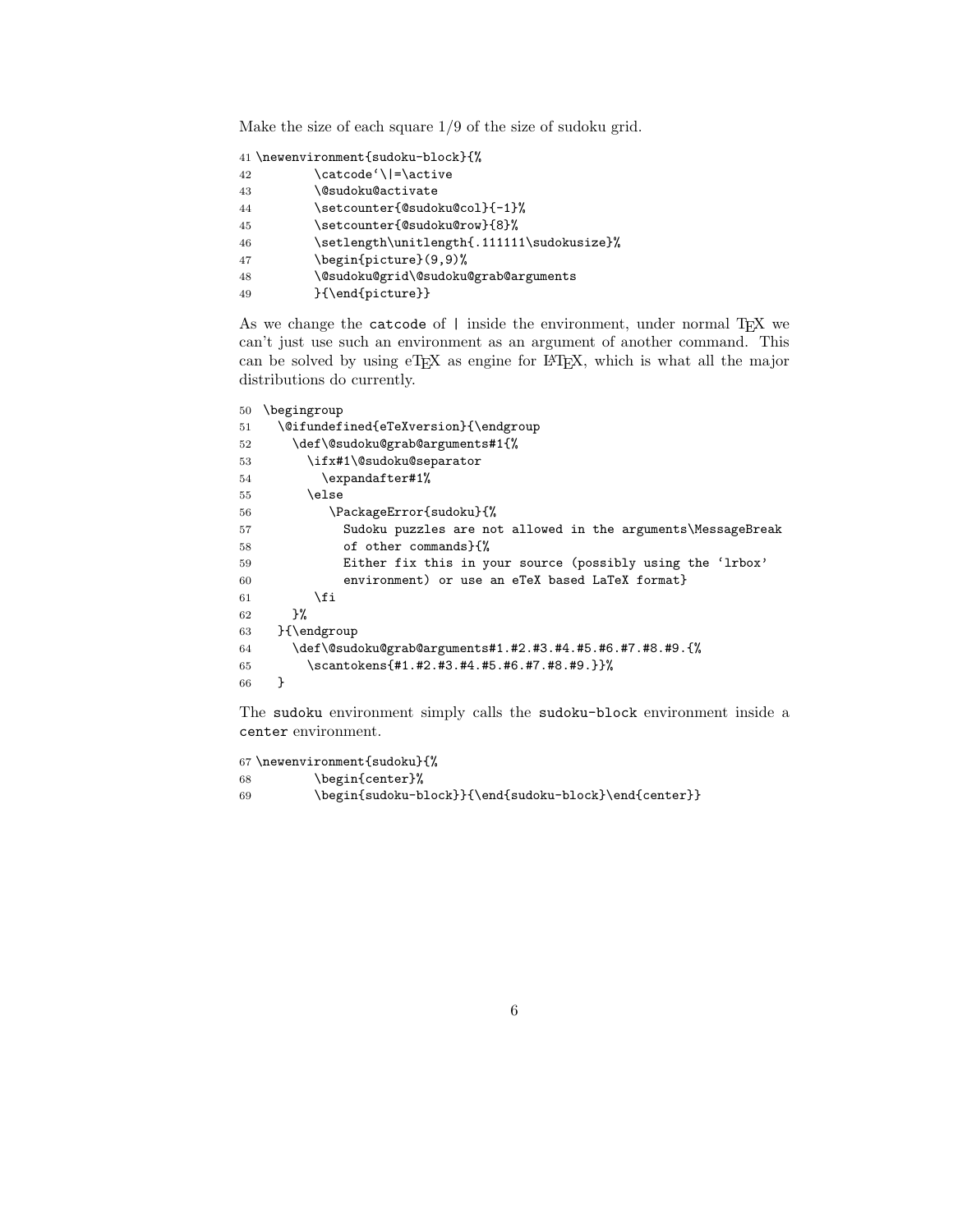| $\overline{2}$ | 5              | 8              | $\overline{7}$ | 3              | 6              | 9               | 4              | $\mathbf 1$    |
|----------------|----------------|----------------|----------------|----------------|----------------|-----------------|----------------|----------------|
| 6              | $\overline{1}$ | 9              | 8              | $\overline{2}$ | $\overline{4}$ | $\overline{3}$  | 5              | $\overline{7}$ |
| $\overline{4}$ | $\overline{3}$ | $\overline{7}$ | $\overline{9}$ | $\overline{1}$ | 5              | $\overline{2}$  | 6              | 8              |
| $\overline{3}$ | 9              | 5              | $\overline{2}$ | $\frac{1}{7}$  | $1\,$          | $\overline{4}$  | 8              | 6              |
| $\overline{7}$ | 6              | $\overline{2}$ | $\frac{1}{4}$  | 9              | $\overline{8}$ | $\overline{1}$  | $\overline{3}$ | 5              |
| 8              | $\overline{4}$ | $\overline{1}$ | 6              | 5              | 3              | $\overline{7}$  | $\overline{2}$ | 9              |
| $\overline{1}$ | 8              | $\overline{4}$ | 3              | $\overline{6}$ | 9              | 5               | $\overline{7}$ | $\overline{2}$ |
| 5              | $\overline{7}$ | 6              | $\overline{1}$ | $\overline{4}$ | $\overline{2}$ | 8               | 9              | $\overline{3}$ |
| 9              | $\overline{2}$ | $\overline{3}$ | 5              | 8              | $\overline{7}$ | $6\overline{6}$ | $\overline{1}$ | $\overline{4}$ |

Figure 3: Solution for easy puzzle